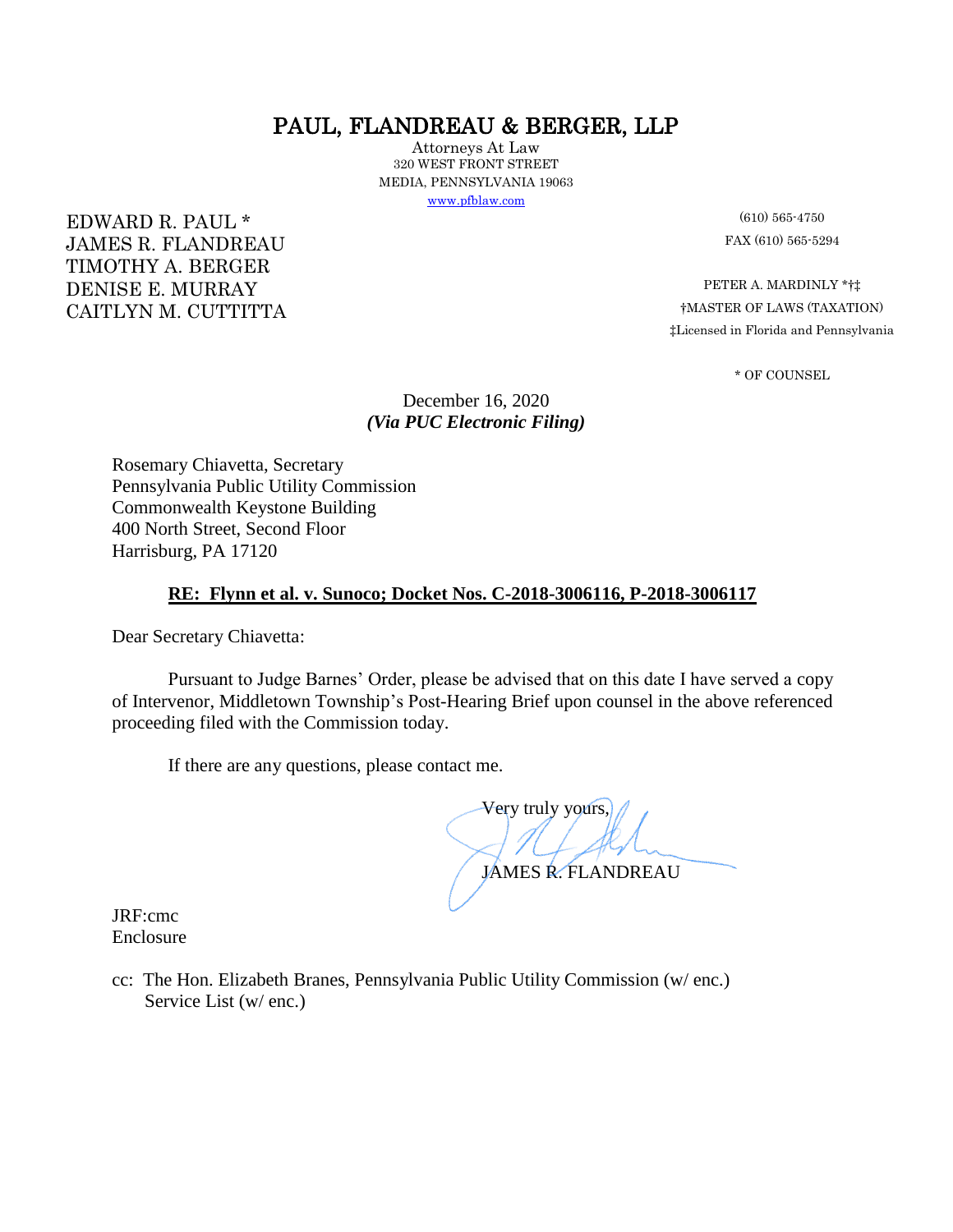### **BEFORE THE**

# **PENNSYLVANIA PUBLIC UTILITY COMMISSION**

In Re: Meghan Flynn, Rosemary Fuller : Michael Walsh, Nancy Harkins, Gerald : Docket No. C-2018-3006116 McMullen, Caroline Hughes and : Melissa Haines : Docket No. P-2018-3006117 Petitioner, :  $\mathbf{v}$ .  $\vdots$ : Sunoco Pipeline, L.P., : : Respondent.

# **POST HEARING BRIEF OF INTERVENOR MIDDLETOWN TOWNSHIP<sup>1</sup>**

Intervenor, Middletown Township respectfully submits this Post-Hearing Brief pursuant

to the Order dated October 23, 2020, and in accordance with 52 Pa. Code § 5.501.

Respectfully submitted,

# **PAUL, FLANDREAU & BERGER, LLP**

BY: \_\_\_\_\_\_\_\_\_\_\_\_\_\_\_\_\_\_\_\_\_\_\_\_\_\_\_\_\_\_\_\_

 James R. Flandreau Attorney I.D. #39562 [jflandreau@pfblaw.com](mailto:jflandreau@pfblaw.com) 320 W. Front Street Media, PA 19063 (610) 565-4750 Attorney for Middletown Township

Dated: December 16, 2020

 $\mathbf{1}$ <sup>1</sup> The Intervenor incorporates herein the post-hearing submissions of the Flynn Complainants, the *Pro Se* Plaintiffs and all parties deemed aligned with them.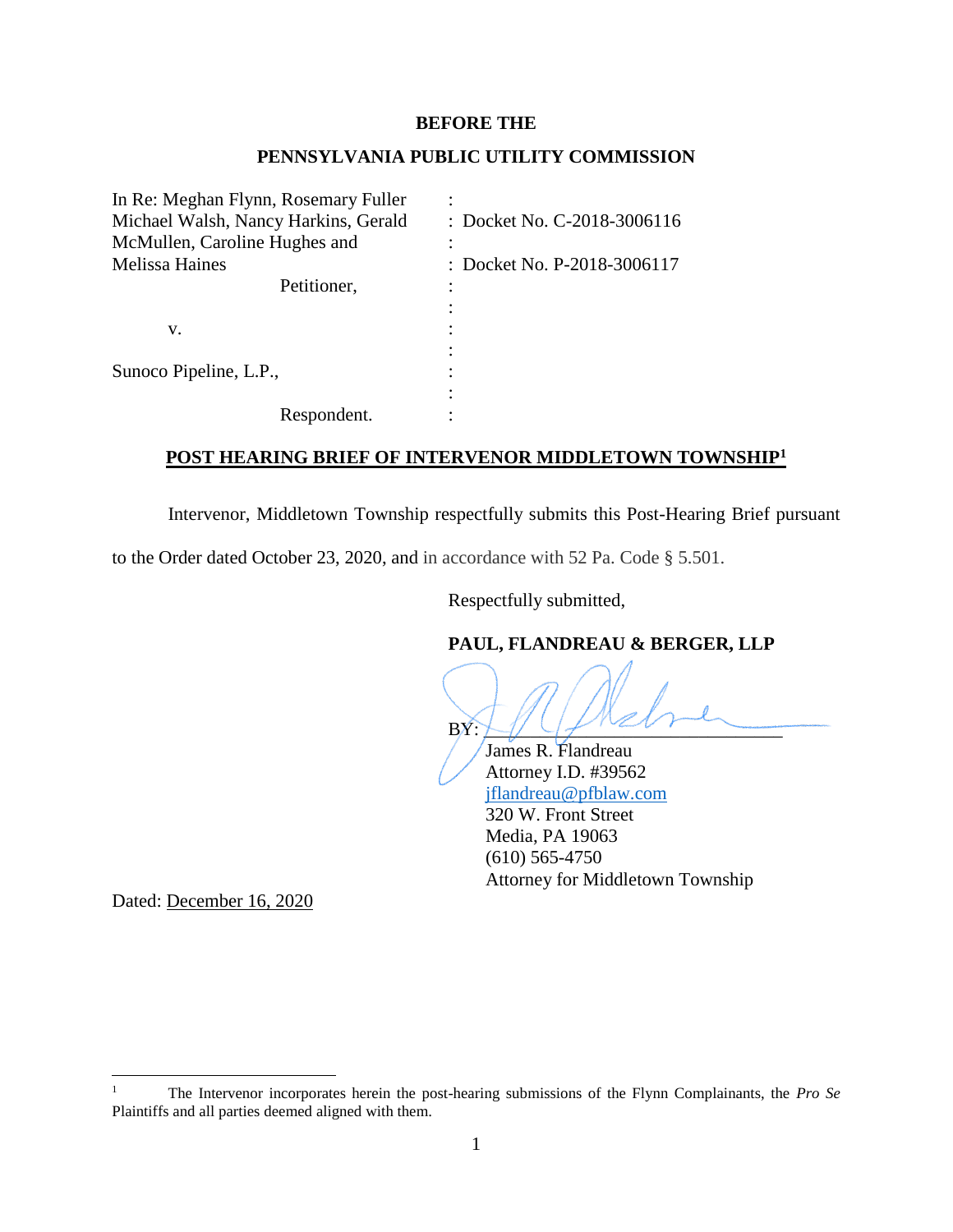# **Table of Contents**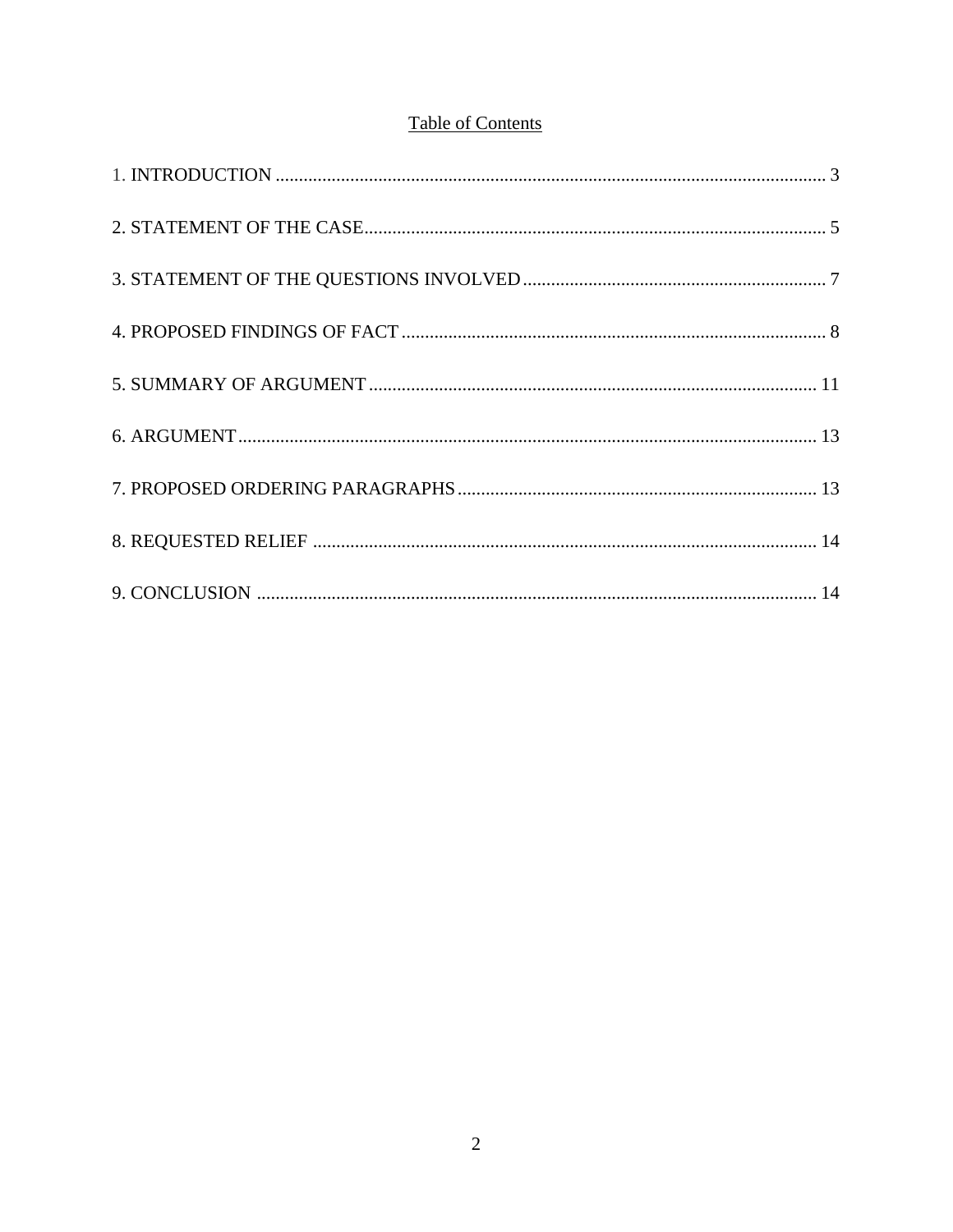#### **I. INTRODUCTION**

Intervenor, Middletown Township ("Middletown") is a township in Delaware County, Pennsylvania, approximately 13.47 square miles in area with an approximate population of 16,000 seeking relief for the benefit of thousands of residents placed at an admitted risk as a result of Sunoco's pipeline operations throughout the Township. Sunoco's pipelines cross or are proposed to cross the entire length of Middletown Township. Specifically, the pipelines run the length of Middletown Township from Edgmont Township at the North boundary to Aston Township at the South boundary. Additionally, there are four Horizontal Directional Drills ("HDD") located in the Township: the 591 at Sleighton/Valley Road; the 610 at Baltimore Pike/State Police; the 620 at Riddlewood Tunbridge now converted to a direct pipe, conventional bore and open cut by virtue of a major permit modification issued by the Department of Environmental Protection; and the 631 at Gun Club/Chester Creek in Aston. Sunoco chose to locate its pipeline facilities using existing and acquired easements that traverse densely populated areas in Middletown including residential areas, senior life care centers, businesses, and public parks. Those at risk include students at Glenwood Elementary School, as the pipeline is located approximately 600 feet from the western boundary of the Glenwood Elementary School and 900 feet from the Glenwood Elementary School building. Additionally, there is a valve station located immediately behind Glenwood Elementary School. Middletown intervened in these proceedings to address the health and wellbeing of its residents and to demand greater efforts on the part of Sunoco Pipeline, L.P. ("Sunoco") to enhance communications and education in Middletown.

Further, as set forth in the direct written testimony of Mark Kirchgasser filed on January 15, 2020, there have been numerous incidents in Middletown, resulting from issues with the pipeline system, that placed the wellbeing of the residents of Middletown at specific risk of harm: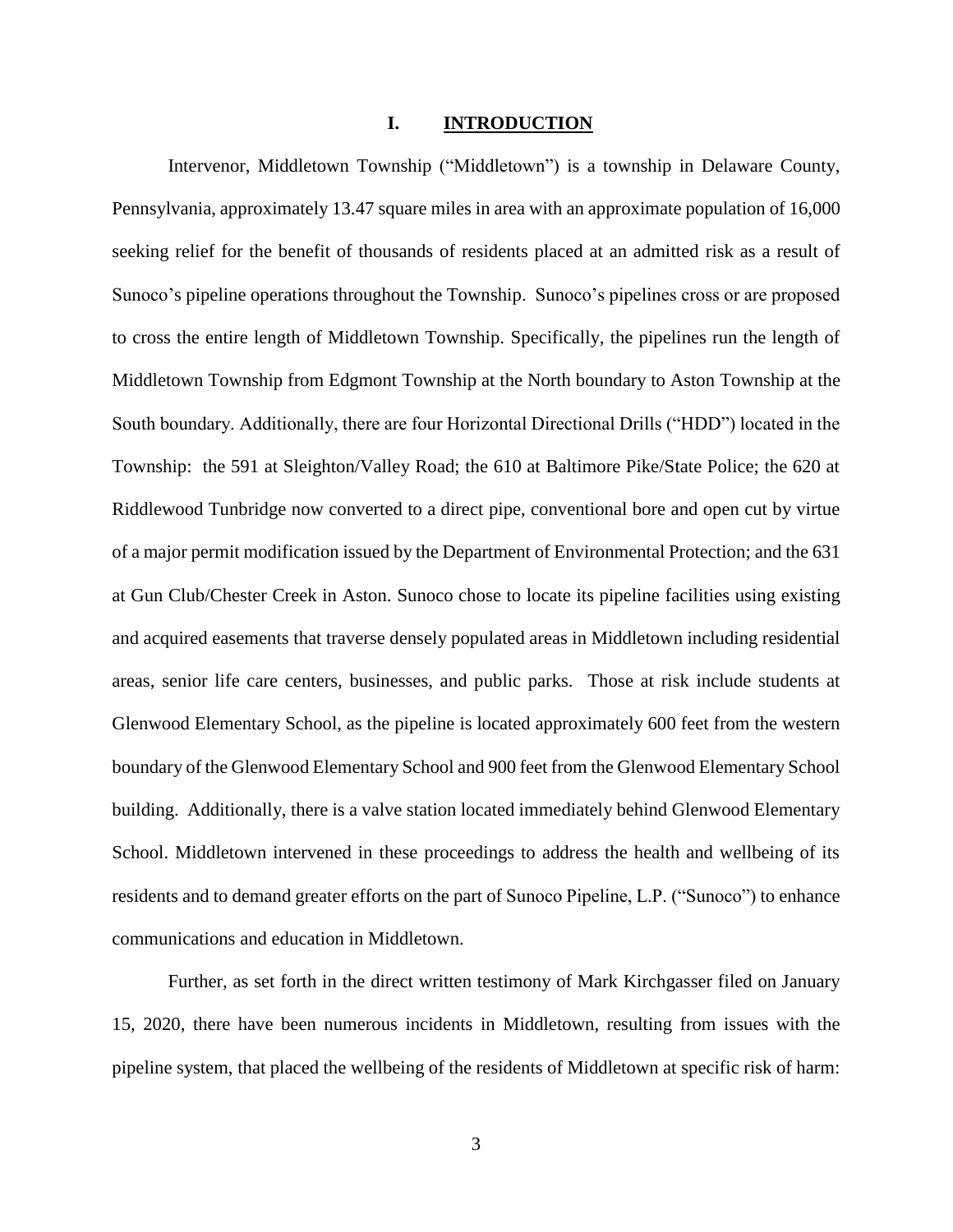- A. On May 21, 2018, a recently installed and inactive section of ME2 (as defined below) was struck by a backhoe operated by a subcontractor of Aqua America because Aqua and Sunoco failed to ascertain the correct location of the pipeline. Middletown was never directly contacted by Sunoco about the incident. Middletown forwarded letters to Governor Wolf and Gladys Brown, the Chairperson of the Public Utility Commission detailing the incident on June 14, 2018.
- B. There was a sinkhole (subsidence) that occurred on Baltimore Pike on April 24, 2019.
- C. Three sinkholes (subsidences) occurred at Sleighton Park on the following dates: September 13, 2019; October 17, 2019; and October 28, 2019.
- D. On November 11, 2019, there was a leak in a valve that was part of a refined products line adjunct to the Mariner lines at the Glen Riddle Pump Station located behind the Tunbridge Apartments. The leak caused a misting of petroleum product in the area.
- E. On November 18, 2019, a void (underground cavity) was discovered under West Forge Road.
- F. There were many inadvertent returns on the 620 HDD resulting in multiple shutdowns by the Department of Environmental Protection. Ultimately, the 620 HDD failed and required an application for a major modification to the permit to convert the 620 from an HDD to direct pipe, conventional bore and open cut.

With respect to several of the incidents set forth above, Middletown did not receive any notice from Sunoco/Energy Transfer Partners, but, rather learned of the incidents after private concerned citizens called 911 or contacted Middletown. With respect to the incident at the Tunbridge Apartments on November 11, 2019, Sunoco/Energy Transfer Partners did not notify the County Emergency Dispatch Center, nor did it notify the Township at the time of the event,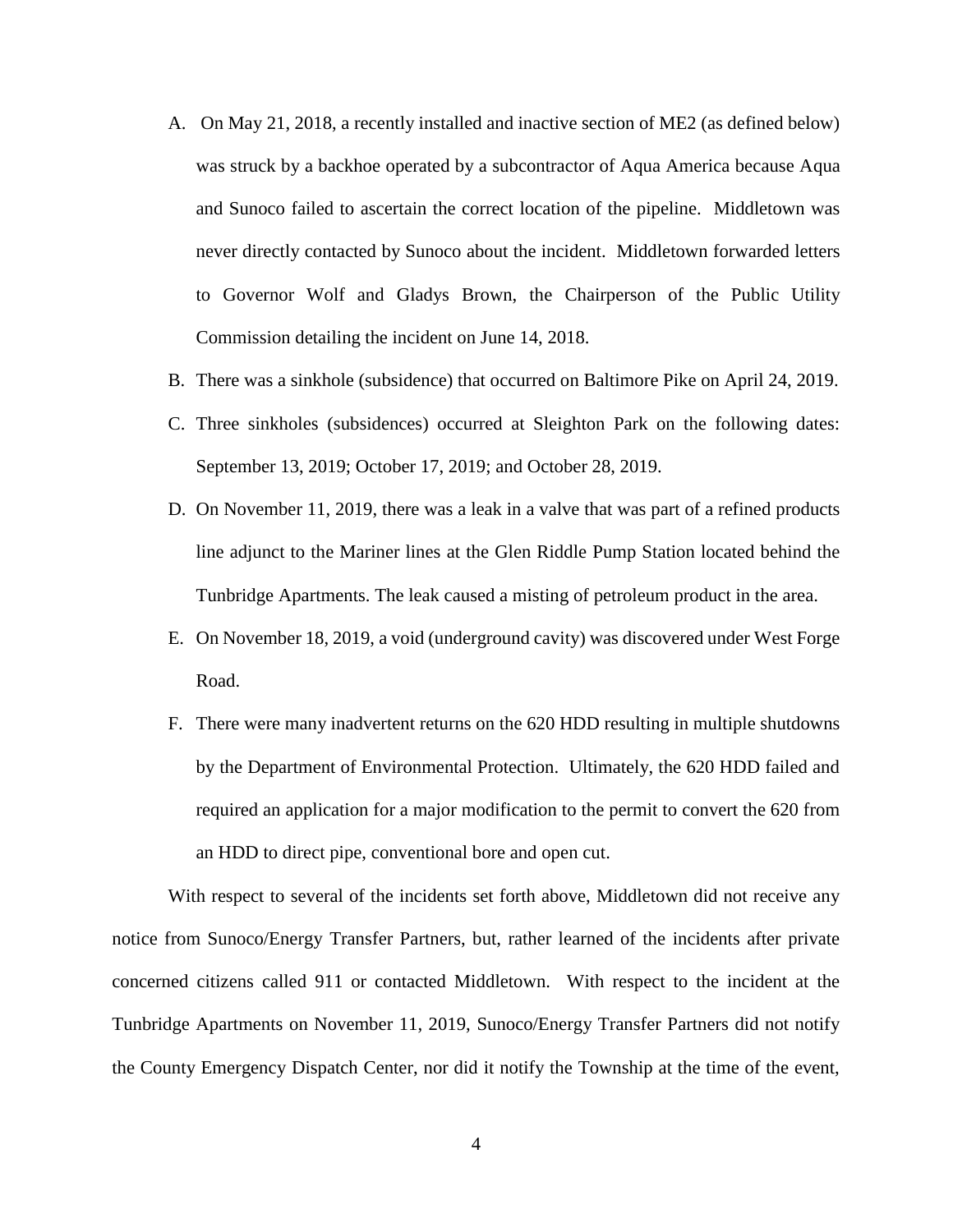even though the hydrocarbon sensor attached to the valve station at the Tunbridge location was triggered by the event.

During the hearings in this matter, and through their submissions, the Intervenor has requested the following relief: 1) The establishment of geophysical testing, inspection, and evaluation to assess the condition of the pipelines and the reporting of such geophysical testing results and findings to Middletown and Delaware County officials; 2) The requirement of a mass early warning notification system for immediate notice of a leak or potential explosion or other failure in the pipeline system to vulnerable public institutions within close proximity to the pipeline and specifically advance notification to the principal of Glenwood Elementary School in the event of any leak, potential explosion, or other failure of the pipeline system in the vicinity of Glenwood Elementary School; 3) Advance notification to Middletown and Delaware County prior to proposed excavation on the pipeline system; 4) the disclosure to Middletown and Delaware County of any damage or potential damage to Middletown facilities or property resulting from the operation of the pipelines; 5) Assistance with the establishment of an emergency plan for first responders in the event of a leak, release, explosion, or other failure of the pipeline system and the communication of all information required under state and federal law to enable Middletown and Delaware County to prepare such emergency plan; 6) The development of a specific comprehensive public education and awareness plan designed to inform and educate the public and Middletown and Delaware County officials and staff on proper and effective disaster prevention and disaster response, including participation in "tabletop" activities as referenced by Sunoco in its letter dated August 13, 2020 and admitted as exhibit SPLP-50.

The Intervenor respectfully requests that these, and the other relief set out in its Petition to Intervene, be granted and included in any final Order entered in this matter.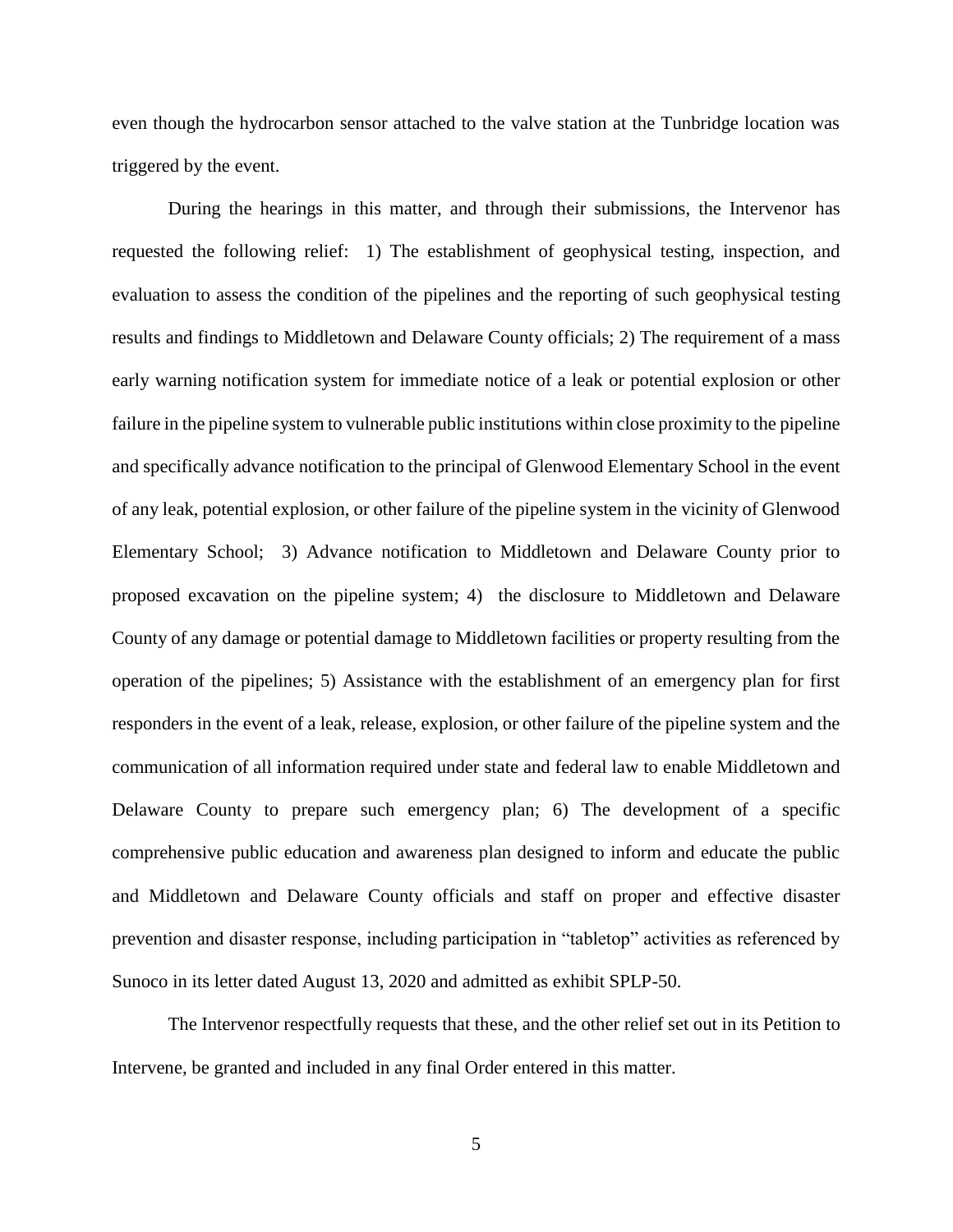#### **II. STATEMENT OF THE CASE**

On November 19, 2018, Petitioners/Complainants Meghan Flynn, Rosemary Fuller, Michael Walsh, Nancy Harkins, Gerald McMullen, Caroline Hughes and Melissa Haines (collectively the "Flynn Complainants") filed a Complaint against Respondent Sunoco Pipeline, L.P. ("Sunoco") at Docket No. C-2018-3006116, consolidated with Docket No. P-2018- 3006117. The Flynn Complainants averred that their properties in Chester and Delaware Counties were in close proximity to the Mariner East 1 ("ME1") pipeline and/or a work-around 12-inch diameter pipeline that circumvents stopped construction on the Mariner East 2 ("ME2") and Mariner East 2X (ME2X). At times, these Sunoco pipelines are referred to collectively as "the ME Pipelines". The Flynn Complainants also averred that ME1, ME2, ME2X and the workaround pipelines carrying or intended to carry HVLs are inherently dangerous and due to their location in Chester and Delaware Counties (high consequence areas), a pipeline rupture there would be catastrophic.

The Flynn Complainants further contended that ME1 is being operated and the workaround pipeline is about to be operated without an adequate public awareness program, emergency notification system, or credible emergency management plan in violation of 49 CFR § 195.440. The Flynn Complainants contended that Sunoco is violating 49 CFR § 195.248 in that ME1 and the workaround pipeline are located within 50 feet of private dwellings or industrial buildings or places of public assembly without at least 4 feet of cover. The Flynn Complainants' three-count Complaint requested that the Commission enter an Order directing Sunoco permanently to a) cease operation of the 8-inch ME1 pipeline; b) cease operation of the workaround pipeline, ME@ and ME2X; and c) grant such other relief as may be appropriate. Based on its interest as set forth above, Middletown filed a Petition to Intervene in the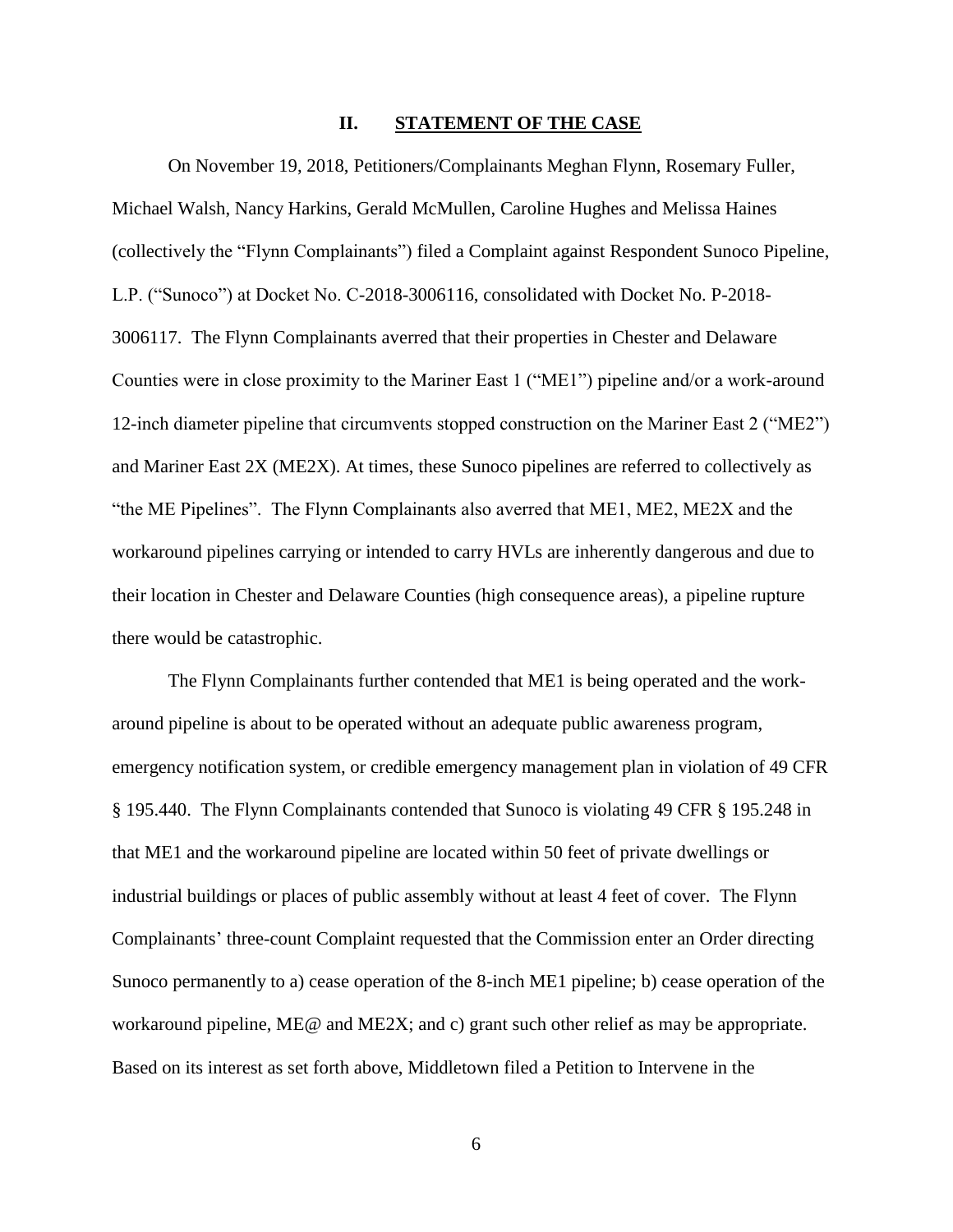proceedings on February 21, 2019. Middletown was granted intervenor status by Order of Judge Barnes on March 12, 2019.

### **III. STATEMENT OF THE QUESTIONS INVOLVED**

- A. Whether the Court's authority to supervise and regulate public utilities, as well as supervise and regulate Sunoco in the operation of its pipelines, should be exercised to require Sunoco to establish procedures for geophysical testing, inspection, and evaluation in order to assess the condition of the pipelines and report the results and findings of such geophysical testing and inspection to Middletown officials?
- B. Whether the Court's authority to supervise and regulate public utilities, as well as supervise and regulate Sunoco in the operation of its pipelines, should be exercised to require Sunoco to provide a direct and mass early warning notification system providing immediate notice of a leak, potential explosion, or other failure in the pipeline system to Middletown and Delaware County officials, including the administration of Glenwood Elementary School?
- C. Whether the Court's authority to supervise and regulate public utilities, as well as supervise and regulate Sunoco in the operation of its pipelines, should be exercised to require Sunoco to provide advance notification to Middletown and Delaware County prior to proposed excavation on its pipeline system?
- D. Whether the Court's authority to supervise and regulate public utilities, as well as supervise and regulate Sunoco in the operation of its pipelines, should be exercised to require Sunoco to disclose to Middletown and Delaware County any damage or potential damage to Middletown facilities or property resulting from the operation of the pipelines?
- E. Whether the Court's authority to supervise and regulate public utilities, as well as supervise and regulate Sunoco in the operation of its pipelines, should be exercised to require Sunoco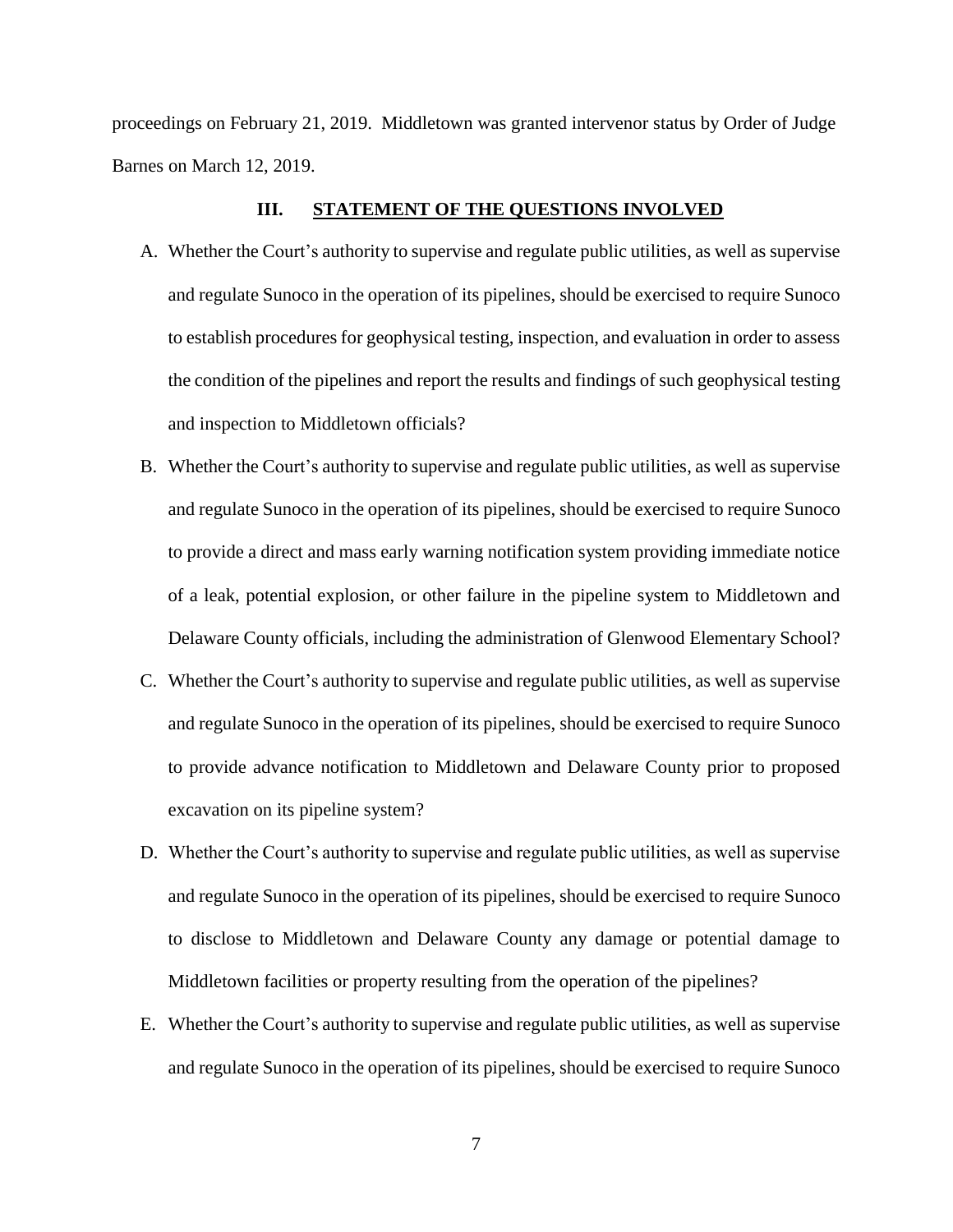to assist Middletown with the establishment of an emergency plan for first responders in the event of a leak, release, explosion or other failure of the pipeline system and to communicate all information required under state and federal law to enable Middletown and Delaware County to prepare such emergency plan?

F. Whether the Court's authority to supervise and regulate public utilities, as well as supervise and regulate Sunoco in the operation of its pipelines, should be exercised to require Sunoco to develop a specific comprehensive public education and awareness plan designed to inform and educate the public and Middletown and Delaware County officials and staff on proper and effective disaster prevention and response including participation in "tabletop" activities?

# **IV. PROPOSED FINDINGS OF FACT**

1. Intervenor, Middletown is a township in Delaware County, Pennsylvania, approximately 13.47 square miles in area with an approximate population of 16,000.

2. The ME pipelines run the length of Middletown Township from Edgmont at the North Boundary to Aston Township at the South Boundary. (Kirchgasser Direct Testimony, page 1).

3. There are now three HDDs located in Middletown, with a fourth having been converted to direct pipe, conventional bore and open cut. (Kirchgasser Direct Testimony, page 1).

4. Glenwood Elementary School is located in Middletown.

5. The ME2 pipeline is approximately 600 feet from the western boundary of Glenwood Elementary School. (Kirchgasser Direct Testimony, page 2).

6. Glenwood Elementary School has a valve station directly behind it. (Kirchgasser Direct Testimony, page 2).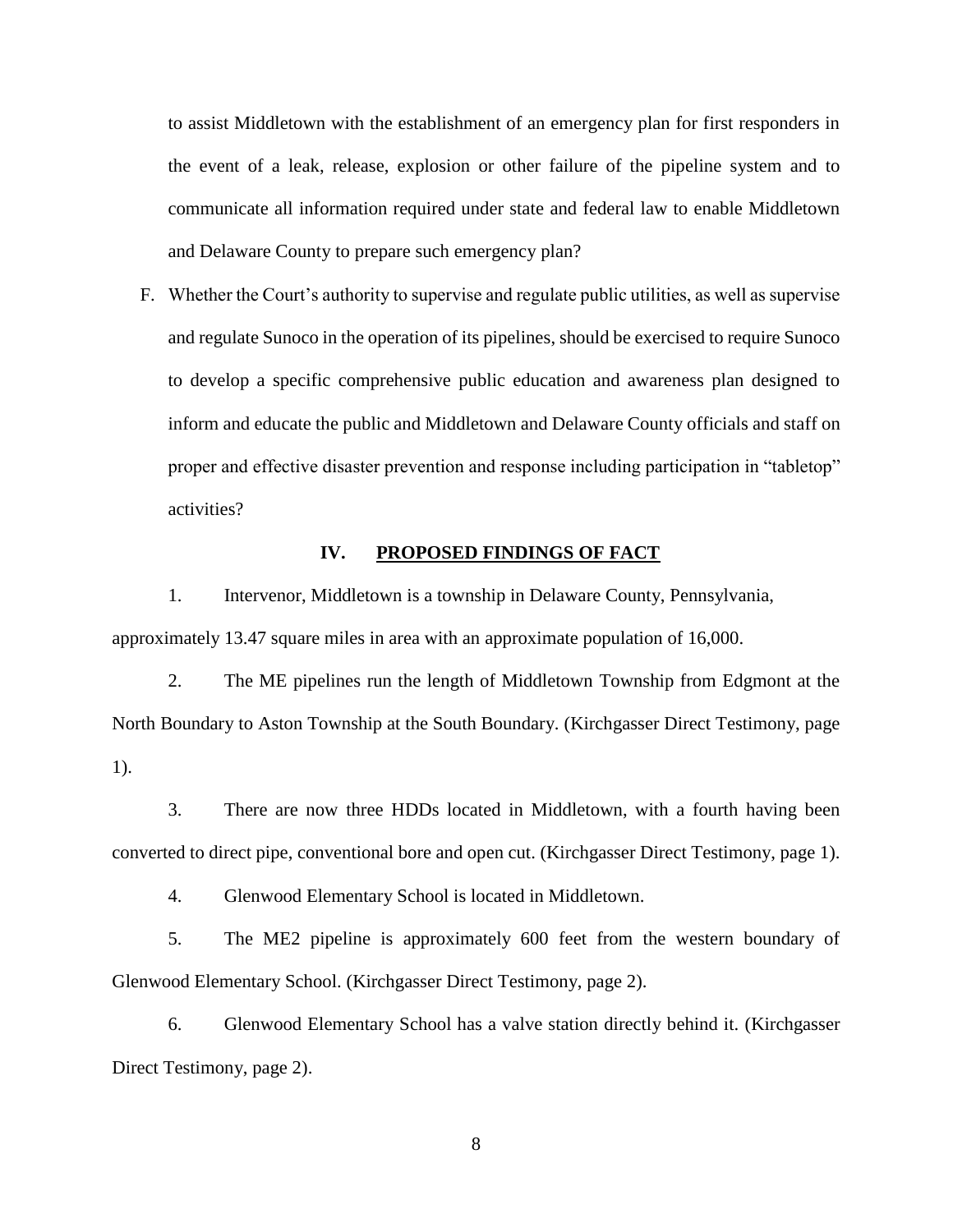7. The ME pipelines traverse densely populated areas in Middletown including Sleighton Park, Linvilla Orchards, and multiple senior citizen centers including Granite Farm Estates and the Residence at Glen Riddle Senior Living. (Kirchgasser Direct Testimony, page 2).

8. There are densely populated apartment communities in Middletown including Tunbridge and Glen Riddle Station which house families of all ages. (Kirchgasser Direct Testimony, page 2).

9. There are numerous residential neighborhoods consisting of town house and single family home communities running the entire length of the pipeline right of way in Middletown. (Kirchgasser Direct Testimony, page 2)

10. Multiple incidents have occurred in the Township related to the ME Pipelines.

11. An incident occurred on May 21, 2018, when a backhoe struck a section of ME2 adjacent to Lenni Road in the vicinity of Glenwood Elementary. (Kirchgasser Direct Testimony, page 2).

12. A sinkhole (subsidence) developed on Baltimore Pike on April 24, 2019. (Kirchgasser Direct Testimony, page 2).

13. Sinkholes (subsidences) developed at Sleighton Park on September 13, 2019, October 17, 2019, and October 28, 2019 at the site of the Sleighton HDD. (Kirchgasser Direct Testimony, page 2).

14. A leak in a valve occurred on November 11, 2019 causing a misting of a petroleum product in the Tunbridge area adjacent to the Mariner lines. (Kirchgasser Direct Testimony, page 2).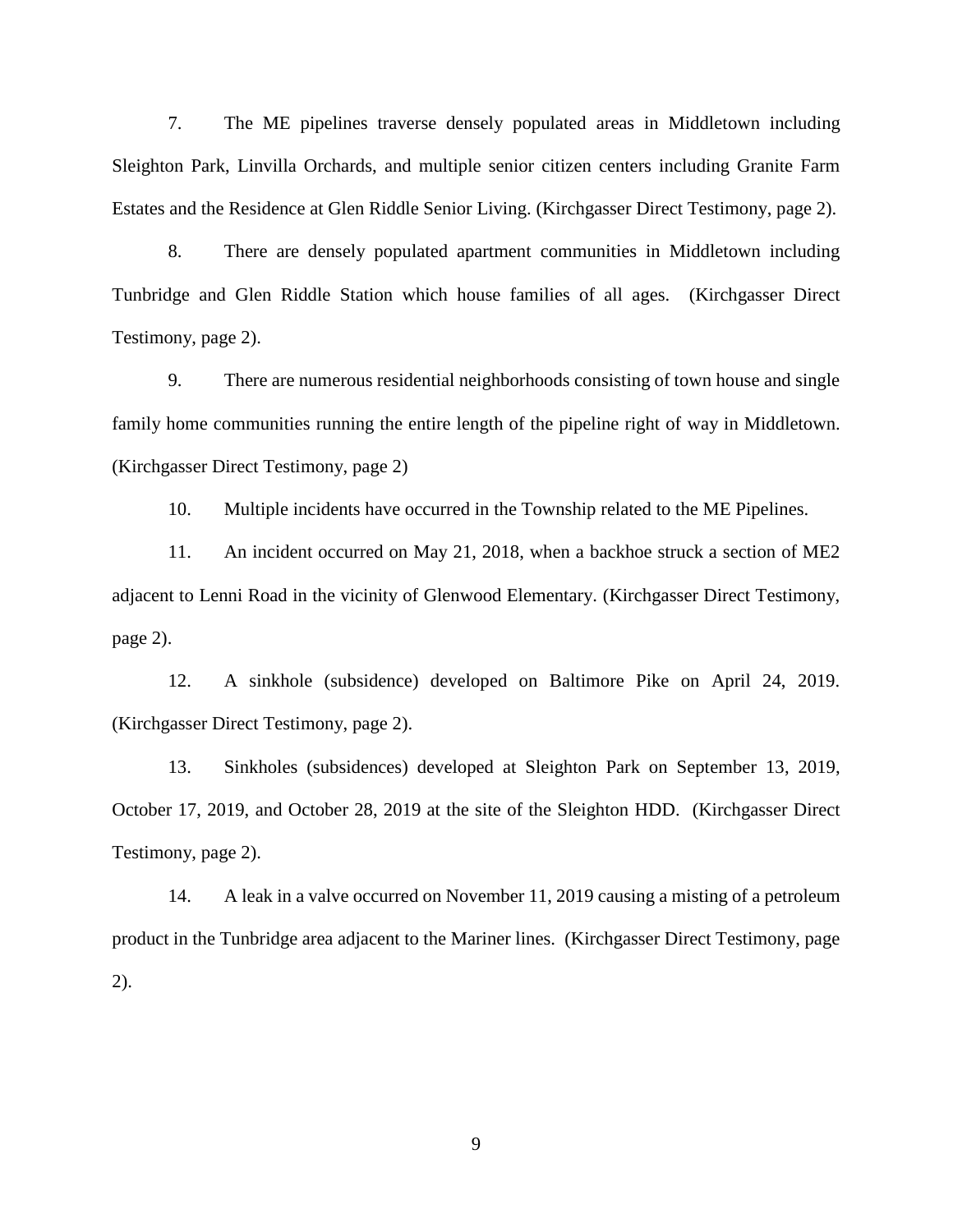15. On November 18, 2019, a void (underground cavity) was discovered under West Forge Road along the Mariner right of way adjacent to the Sleighton HDD. (Kirchgasser Direct Testimony, page 2).

16. The 620 HDD failed leading to a major modification to the permit to convert the 620 to a direct pipe, conventional bore and open cut. (Kirchgasser Direct Testimony, page 2).

17. Gregory Noll, Sunoco's expert in emergency planning, testified on October 7, 2020. (N.T. October 7, 2020 at pg. 3292-3293).

18. There are locations in Middletown on the ME2 system that have hydrocarbon valve sensors. (N.T. October 7, 2020 at pg. 3372: 22-23).

19. A hydrocarbon valve sensor is triggered when at ten percent of the lower explosive limit of whatever calibrant gas is. (N.T. October 7, 2020, at page 3372: 22-23).

20. Gases that are being transported by ME2 are the type of gases that would cause triggering if they were in the atmosphere near the carbon sensor. (N.T. October 7, 2020, at 3373: 5-7).

21. When a sensor is activated or triggered it goes back to a control center or monitoring station. (N.T. October 7, 2020, at 3373: 12-13).

22. There is typically a validation of the signal or alarm to ensure that it is not a false positive. (N.T. October 7, 2020, at 3373: 221-25, 3374: 1-4).

23. If there is a concentration of vapor that has potential to explode within a thousand feet of a school building, the emergency requires the attention of the building principal. (N.T. October 7, 2020, at 3380: 3-10).

24. Mr. Noll was unable to provide any reason why Sunoco's control center could not communicate directly with the principal of Glenwood Elementary School upon the activation of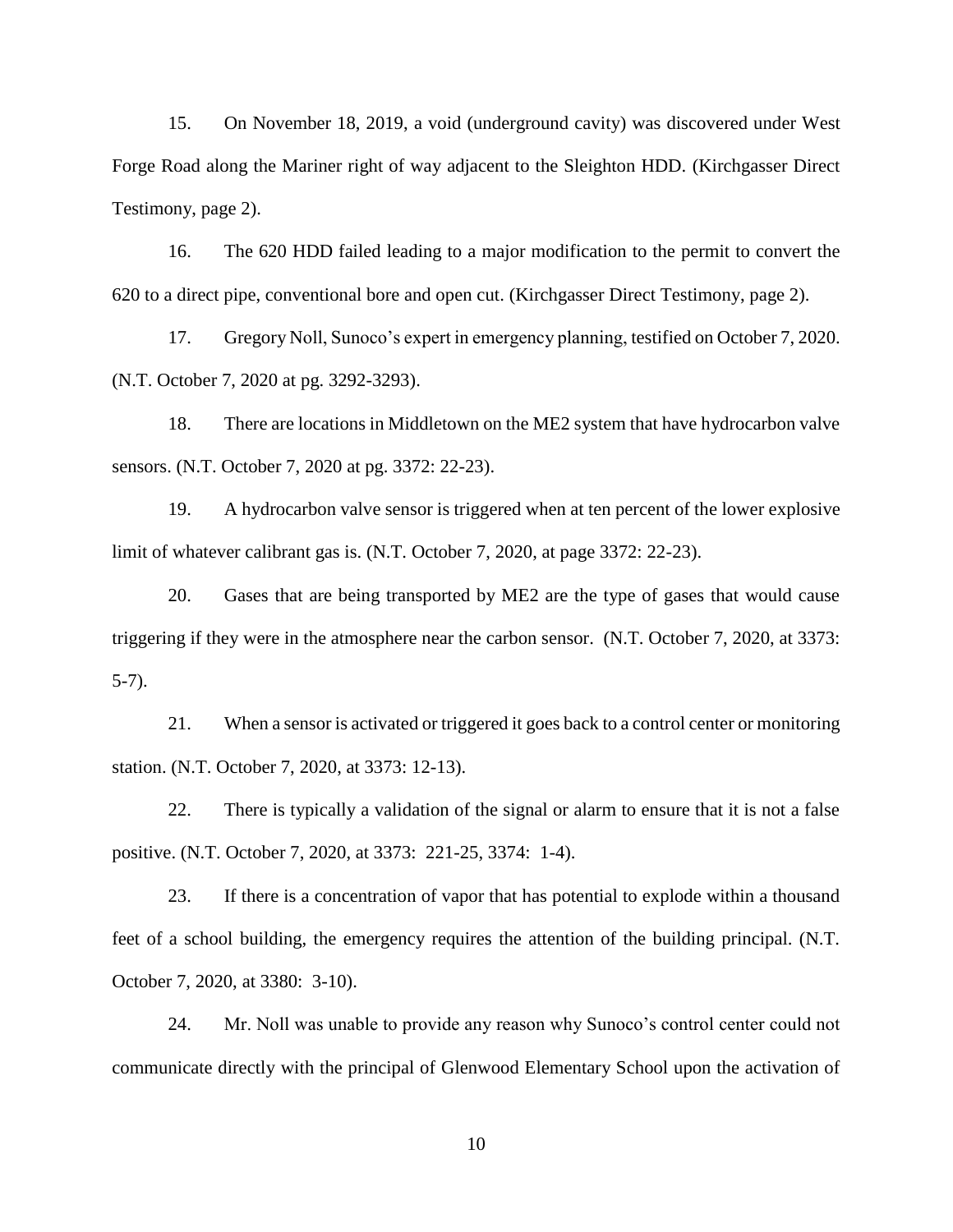the hydrocarbon center on the adjacent valve station so long as the control center had first notified the County 911 Center. (N.T. October 7, 2020, at 3381: 24-25, 3382: 1-4).

25. Joseph McGinn, Vice President, Public Affairs & Government Relations, testified that all of the educational and instructional programs set forth in his letter of August 13, 2020 (SPLP 50) remain open and available to Middletown Township. (N.T. October 6, 2020 at page 3254-3363).

26. Tim Bechtel, a consulting geologist for Sunoco, working in conjunction with Rettew, Sunoco's geology consultants, testified that Rettew is committed to performing follow-up studies to ensure the integrity of the 591 HDD in the area of Sleighton Park and the intersection of West Forge and Valley Road in Middletown Township. (N.T. October 8, 2020, at page 3649: 10- 22).

27. The testimony of Mr. Bechtel was corroborated by the testimony of another Sunoco consultant, James McKelvey. Mr. McKelvey testified that follow-up geophysical studies are required to ensure the integrity of the area involved in the 591 HDD, including Sleighton Park and the intersection of West Forge and Valley Road in Middletown Township. (N.T. October 8, 2020, at pages 3761-3763).

# **V. SUMMARY OF ARGUMENT**

As set forth in the foregoing Proposed Findings of Fact, Middletown Township is clearly entitled to relief in the form of additional safeguards to enhance the safety of its residents. First, it is clear from the evidence that there is no impediment to Sunoco providing prompt communication to Glenwood Elementary School in the event that the hydrocarbon sensor on the valve station adjacent to Glenwood is activated. Sunoco's safety expert offered no impediment to such communication, so long as the control center has made the initial call to the 911 center.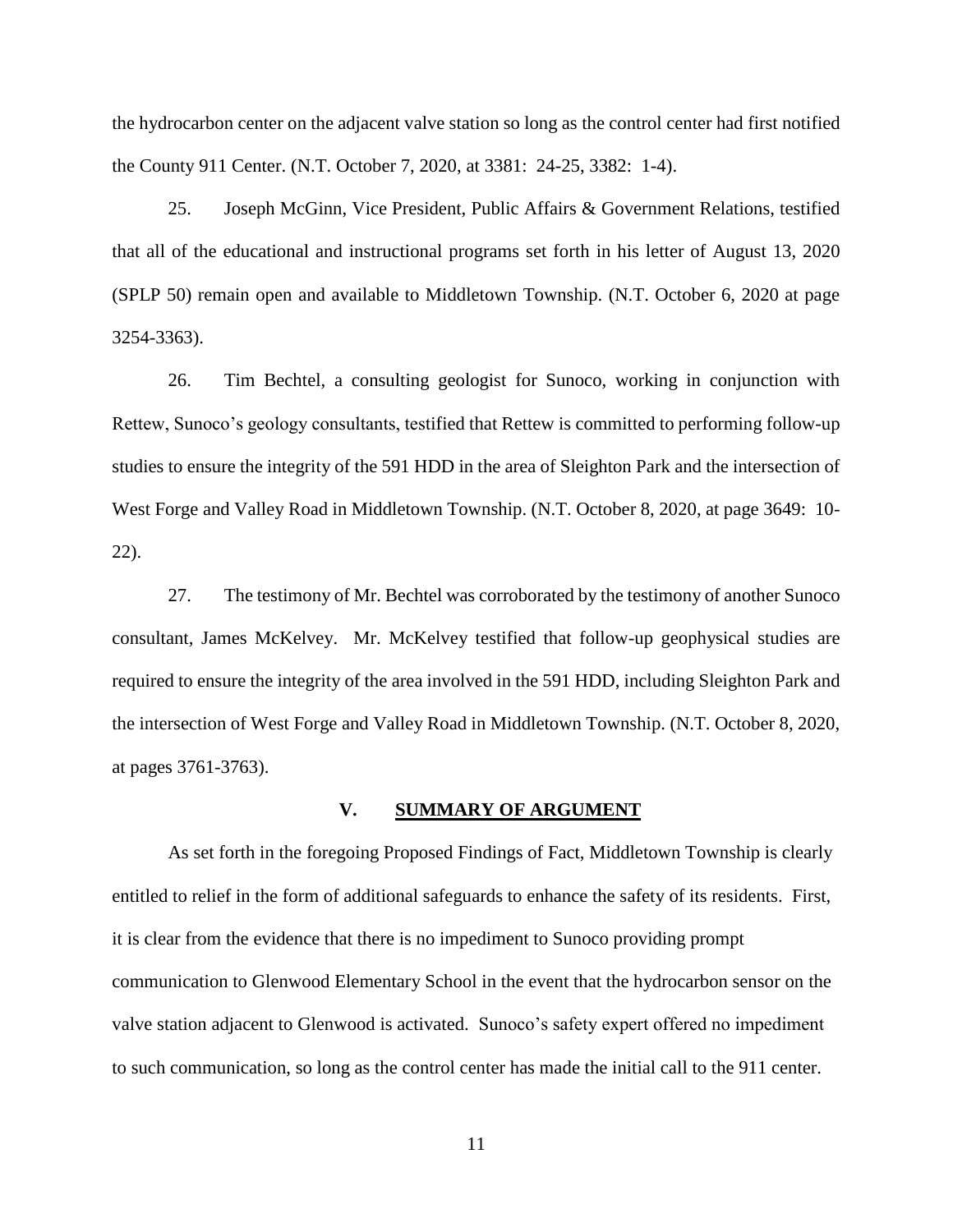Similarly, Sunoco has offered no reason why the 911 center should not receive immediate notification upon the activation of either of the hydrocarbon sensors located in Middletown Township. This would avoid the confusion that arose at the Tunbridge area during the gasoline leak that occurred adjacent to the Mariner lines that occurred on November 11, 2019.

Middletown is also entitled to the complete and permanent restoration of the integrity of the community's landscape. Sunoco's consulting geologists have testified that it is important to conduct follow-up geophysical testing in the area of the 591 HDD in the area of Sleighton Park and the intersection of West Forge and Valley Road. The conduct of such follow-up testing to ensure the integrity of the subsurface in the effected reason should be so ordered.

The testimony of Joseph McGinn, Sunoco's Vice President for Public Affairs & Government Relations testified that Sunoco will fulfill its commitment to provide all of the programs and guidance set forth in his letter of August 13, 2020. (SPLP-50). The provision of the programs, training, and guidance set forth in SPLP-50 should be so ordered.

Sunoco's public utility status should not preclude it from providing notice in advance to Middletown Township any time that it is going to conduct work on the Mariner Pipeline or in the area of the Mariner Pipeline in order to allow the Township to take any necessary precautionary measures. Middletown requests that the Court so order as there is no impediment to such communication anywhere in the record.

 Middletown Township has met its burden for the institution of the safety measures set forth above. They should be incorporated into any order issued by the Court.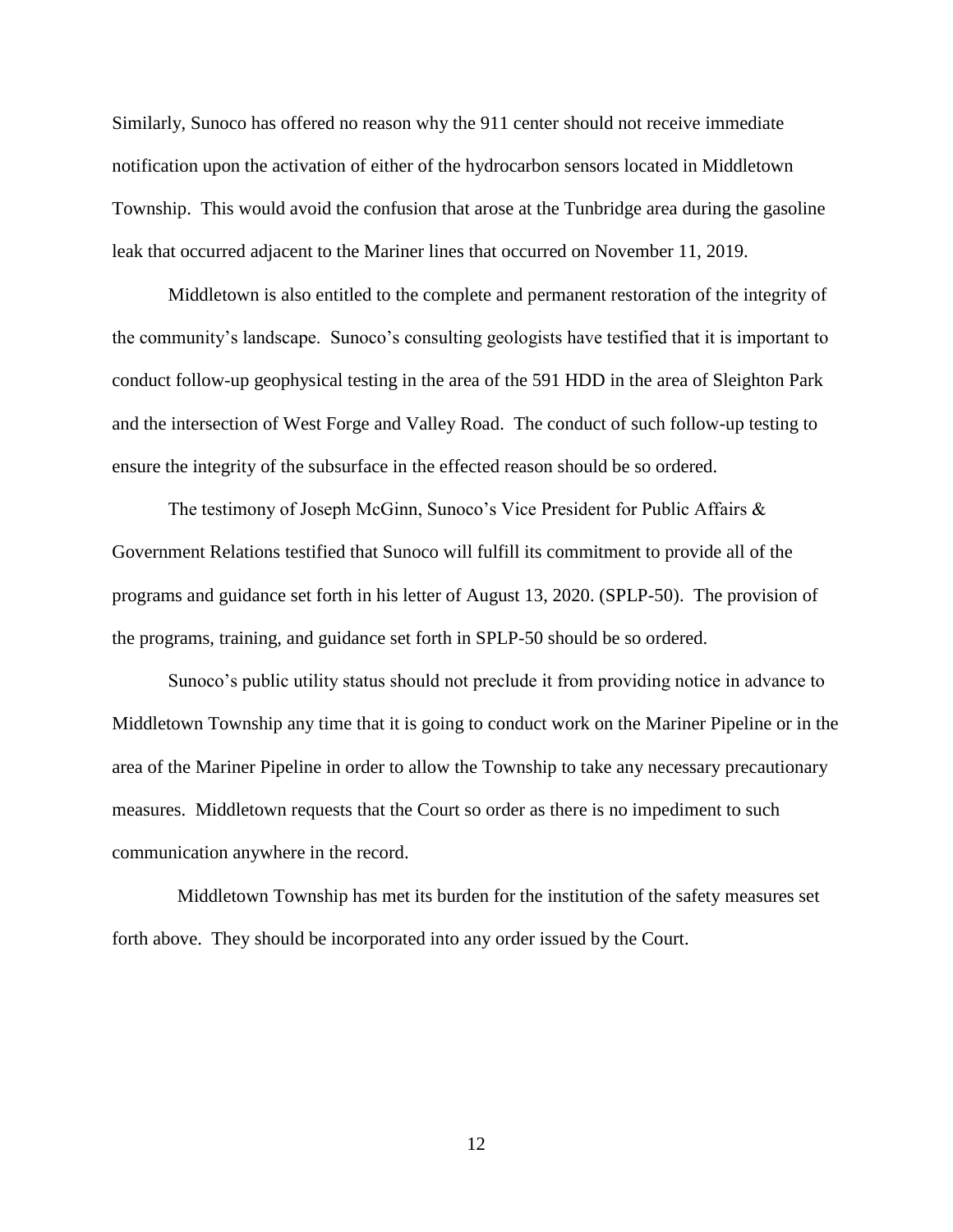# **VI. ARGUMENT**

Please see the argument set forth above in the Summary of Argument.

# **VII. PROPOSED ODERING PARAGRAPHS**

Middletown Township proposes the following ordering paragraphs:

- 1. The Court has the authority to supervise and regulate public utilities, as well as supervise and regulate Sunoco in the operation of its pipelines and should be exercised to require Sunoco to establish procedures for geophysical testing, inspection, and evaluation in order to assess the condition of the pipelines and report the results and findings of such geophysical testing and inspection to Middletown officials.
- 2. The Court has the authority to supervise and regulate public utilities, as well as supervise and regulate Sunoco in the operation of its pipelines and should be exercised to require Sunoco to provide a direct and mass early warning notification system providing immediate notice of a leak, potential explosion, or other failure in the pipeline system to Middletown and Delaware County officials, including the administration of Glenwood Elementary School.
- 3. The Court has the authority to supervise and regulate public utilities, as well as supervise and regulate Sunoco in the operation of its pipelines and should be exercised to require Sunoco to provide advance notification to Middletown and Delaware County prior to proposed excavation on its pipeline system and disclose to Middletown and Delaware County and damage or potential damage to Middletown facilities or property resulting from the operation of the pipelines.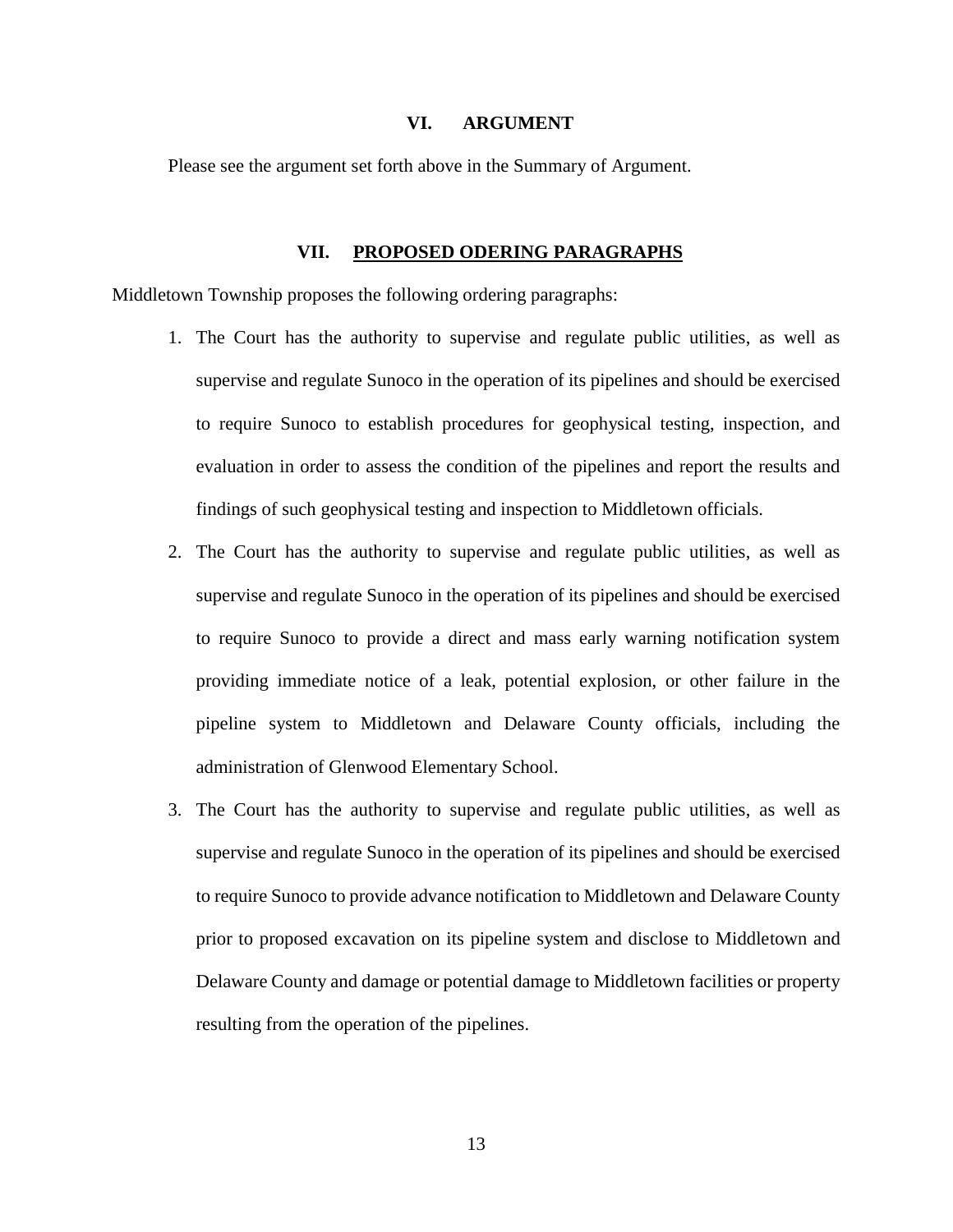- 4. The Court has authority to supervise and regulate public utilities, as well as supervise and regulate Sunoco in the operation of its pipelines and should be exercised to require Sunoco to assist Middletown with the establishment of an emergency plan for first responders in the event of a leak, release, explosion or other failure of the pipeline system and to communicate all information required under state and federal law to enable Middletown and Delaware County to prepare such emergency plan.
- 5. The Court has the authority to supervise and regulate public utilities, as well as supervise and regulate Sunoco in the operation of its pipelines and should be exercised to require Sunoco to develop a specific comprehensive public education and awareness plan designed to inform and educate the public and Middletown and Delaware County officials and staff on proper and effective disaster prevention and response including participation in "tabletop" activities.

## **VIII. RELIEF REQUESTED**

Intervenor, Middletown Township respectfully requests that this Court grant the relief requested in the Petition to Intervene.

#### **IX. CONCLUSION**

There is no limitation on the Court's ability to institute these common sense and much needed safety measures, which have been supported by the lay and expert testimony in this case. Sunoco demonstrated no prejudice if such relief is granted and it is respectfully submitted that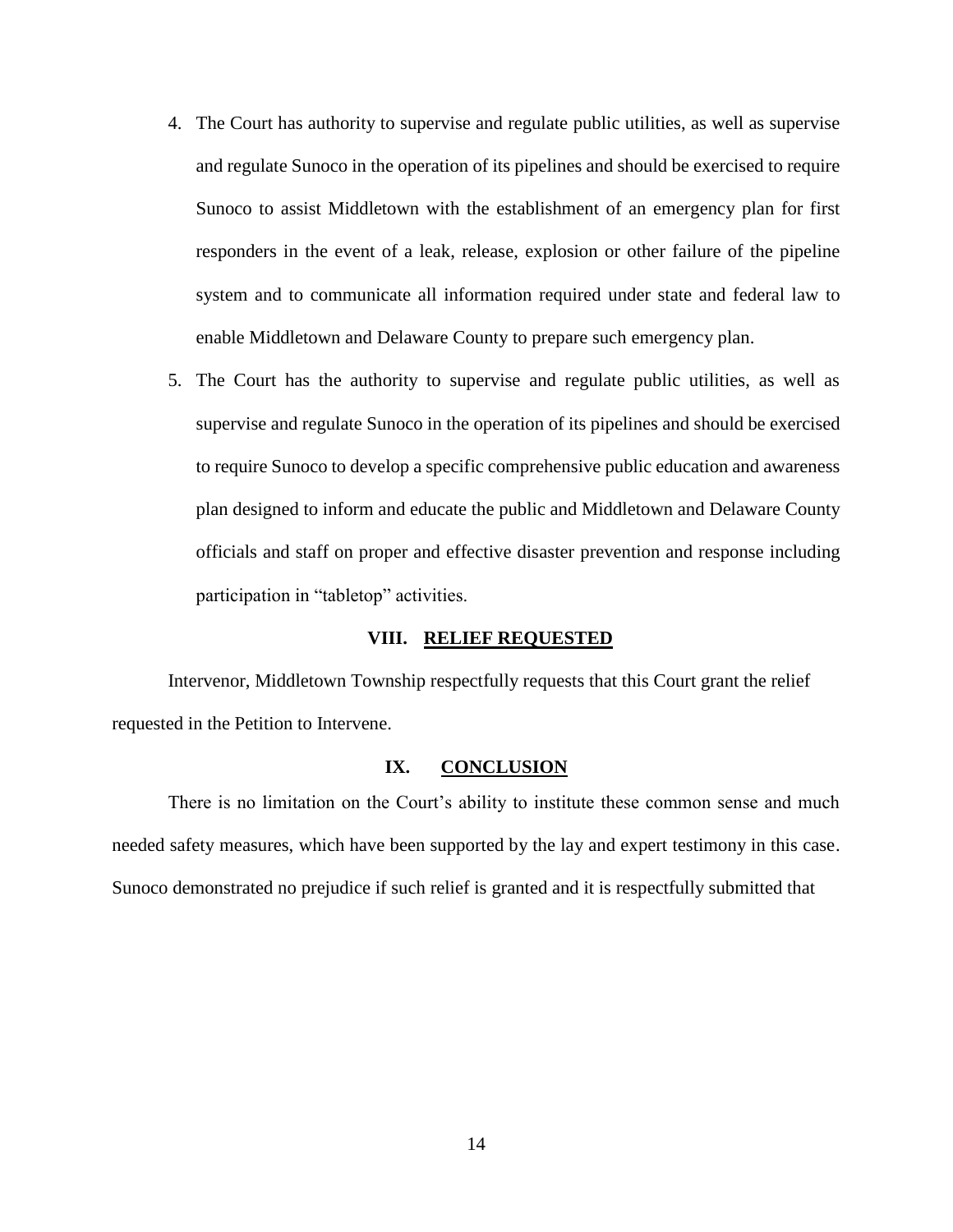once instituted, there will be little, if any, impact on Sunoco's operations. The only result will be the increased safety and security for the residents of Middletown Township.

Respectfully submitted,

# **PAUL, FLANDREAU & BERGER, LLP**

 $\text{BN:}\_V\downarrow\_\text{F}$ 

 James R. Flandreau Attorney I.D. #39562 [jflandreau@pfblaw.com](mailto:jflandreau@pfblaw.com) 320 W. Front Street Media, PA 19063 (610) 565-4750 Attorney for Middletown Township

Dated: December 16, 2020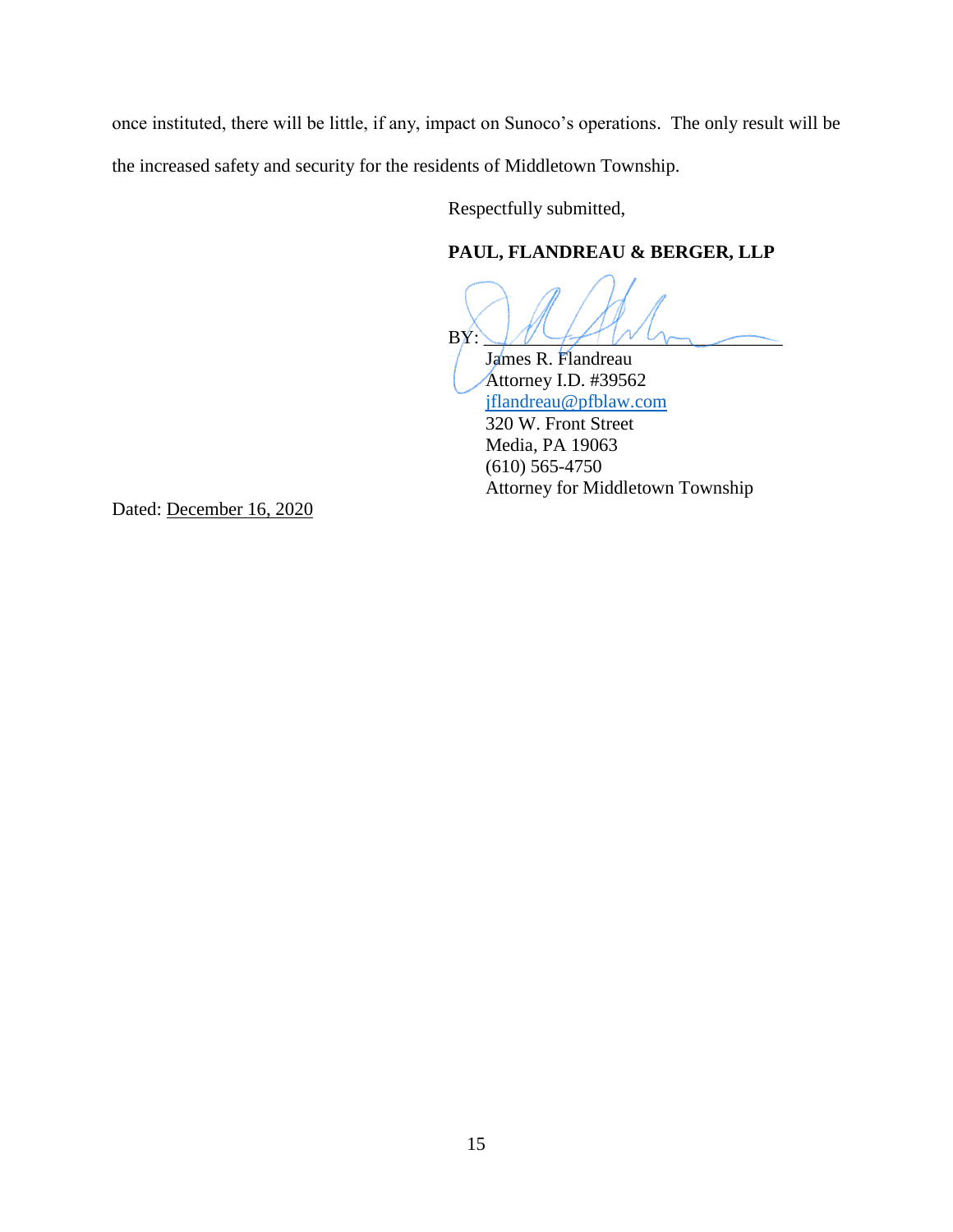# **CERTIFICATE OF SERVICE**

I hereby certify that this day I have served a copy of the Intervenor's Post-Hearing Brief upon the persons listed below in the manner indicated in accordance with the requirements of 52 Pa. Code Section 1.54 (relating to service by a party).

THE HONORABLE ELIZABETH BARNES ADMINISTRATIVE LAW JUDGE OFFICE OF THE ADMINISTRATIVE LAW JUDGE COMMONWEALTH KEYSTONE BUILDING P.O. BOX 3265 HARRISBURG, PA 17105-3265 [ebarnes@pa.gov](mailto:ebarnes@pa.gov)

MICHAEL BOMSTEIN, ESQUIRE PINNOLA & BOMSTEIN SUITE 705 LAND TITLE BUILDING 100 SOUTH BROAD STREET PHILADELPHIA, PA 19110 **215.592.8383** *Accepts E-Service Representing Complainants*

CURTIS STAMBAUGH ASSISTANT GENERAL COUNSEL SUNOCO PIPELINE LP 212 N THIRD STREET SUITE 201 HARRISBURG PA 17101 **717.236.1731** *Accepts E-Service Representing Sunoco Pipeline LP* 

NEIL S. WITKES, ESQUIRE ROBERT D. FOX, ESQUIRE DIANA A. SILVA, ESQUIRE MANKO, GOLD, KATCHER & FOX LLP 401 CITY AVENUE VALA CYNWYD PA 19004 **484.430.2314 484.430.2312 484.430.2347** *Accepts E-Service Representing Sunoco Pipeline LP* 

THOMAS J. SNISCAK, ESQUIRE WHITTNEY E. SNYDER, ESQUIRE HAWKE MCKEON AND SNISCAK LLP 100 N TENTH STREET HARRISBURG PA 17101 **717.236.1300** *Accepts E-Service Representing Sunoco Pipeline LP* 

RICH RAIDERS, ESQUIRE 606 NORTH 5TH STREET READING PA 19601 **484.509.2715** *Accepts E-Service Representing Intervenor Andover Homeowners' Association Inc.*

ANTHONY D. KANAGY, ESQUIRE GARRET P. LENT, ESQUIRE POST & SCHELL PC 17 N SECOND ST 12TH FL HARRISBURG PA 17101-1601 **717.612.6034** *Accepts E-Service Representing Intervenor Range Resources Appalachia*

ERIN MCDOWELL, ESQUIRE 3000 TOWN CENTER BLVD CANONSBURG PA 15317 **725.754.5352** *Representing Intervenor Range Resources Appalachia*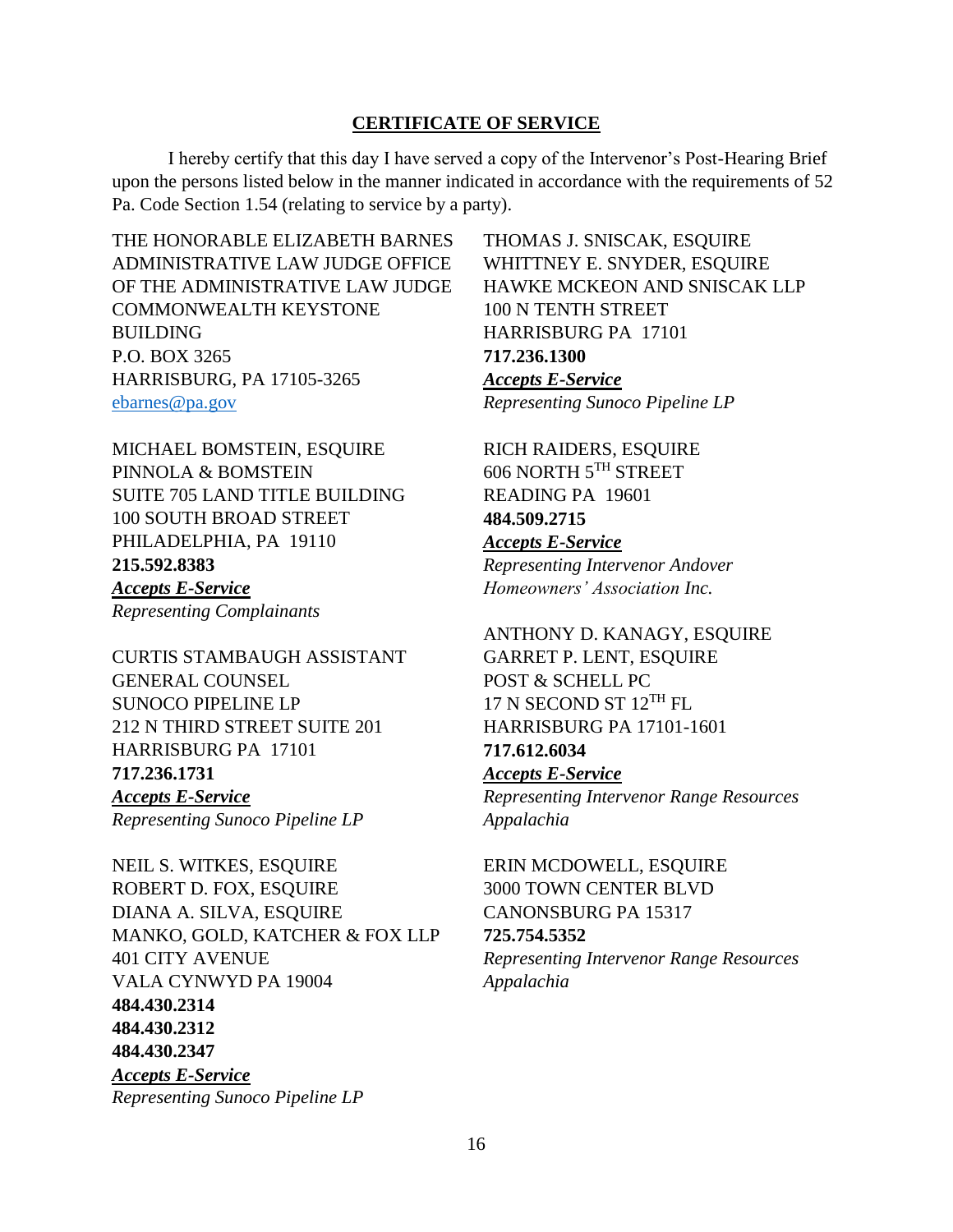LEAH ROTENBERG, ESQUIRE MAYS CONNARD & ROTENBERG LLP 1235 PENN AVE SUITE 202 WYOMISSING PA 19610 **610.400.0481**

*Accepts E-Service Representing Intervenor Twin Valley School District* 

MARK L. FREED, ESQUIRE JOANNA WALDRON, ESQUIRE CURTIN & HEEFNER LLP DOYLESTOWN COMMERCE CENTER 2005 S EASTON ROAD SUITE 100 DOYLESTOWN PA 18901

# **267.898.0570**

*Accepts E-Service Representing Intervenor Uwchlan Township and the County of Chester*

PATRICIA BISWANGER ESQUIRE PATRICIA BISWANGER 217 NORTH MONROE STREET MEDIA PA 19063 **610.608.0687** *Accepts E-Service Representing Intervenor County of Delaware* 

VINCENT MATTHEW POMPO ESQUIRE **GUY DONATELLI ESQUIRE** LAMB MCERLANE PC 24 EAST MARKET ST BOX 565 WEST CHESTER, PA 19381 **610.430.8000** *Representing Intervenor Rose Tree Media* 

*School District, West Whiteland Township, East Goshen Township, Downingtown Area School District* 

JAMES DALTON, ESQUIRE UNRUH TURNER BURKE & FREES PO BOX 515 WEST CHESTER PA 19381 **610.692.1371**

*Representing Intervenor West Chester Area School District*

JAMES BYRNE, ESQUIRE KELLY S. SULLIVAN ESQUIRE MCNICHOL BYRNE & MATLAWSKI PC 1223 N PROVIDENCE RD MEDIA PA 19063 **610.565.4322** *Accepts E-Service Representing Intervenor Thornbury Township* 

MELISSA DIBERNARDINO 1602 OLD ORCHARD LANE WEST CHESTER PA 19380 **484.881.2829** *Accepts E-Service Pro Se Complainant* 

VIRGINIA MARCILLE KERSLAKE 103 SHOEN ROAD EXTON PA 19341 **215.200.2966** *Accepts E-Service Pro Se Intervenor*

LAURA OBENSKI 14 S VILLAGE AVE EXTON PA 19341 **484.947.6149** *Accepts E-Service Pro Se Complainant*